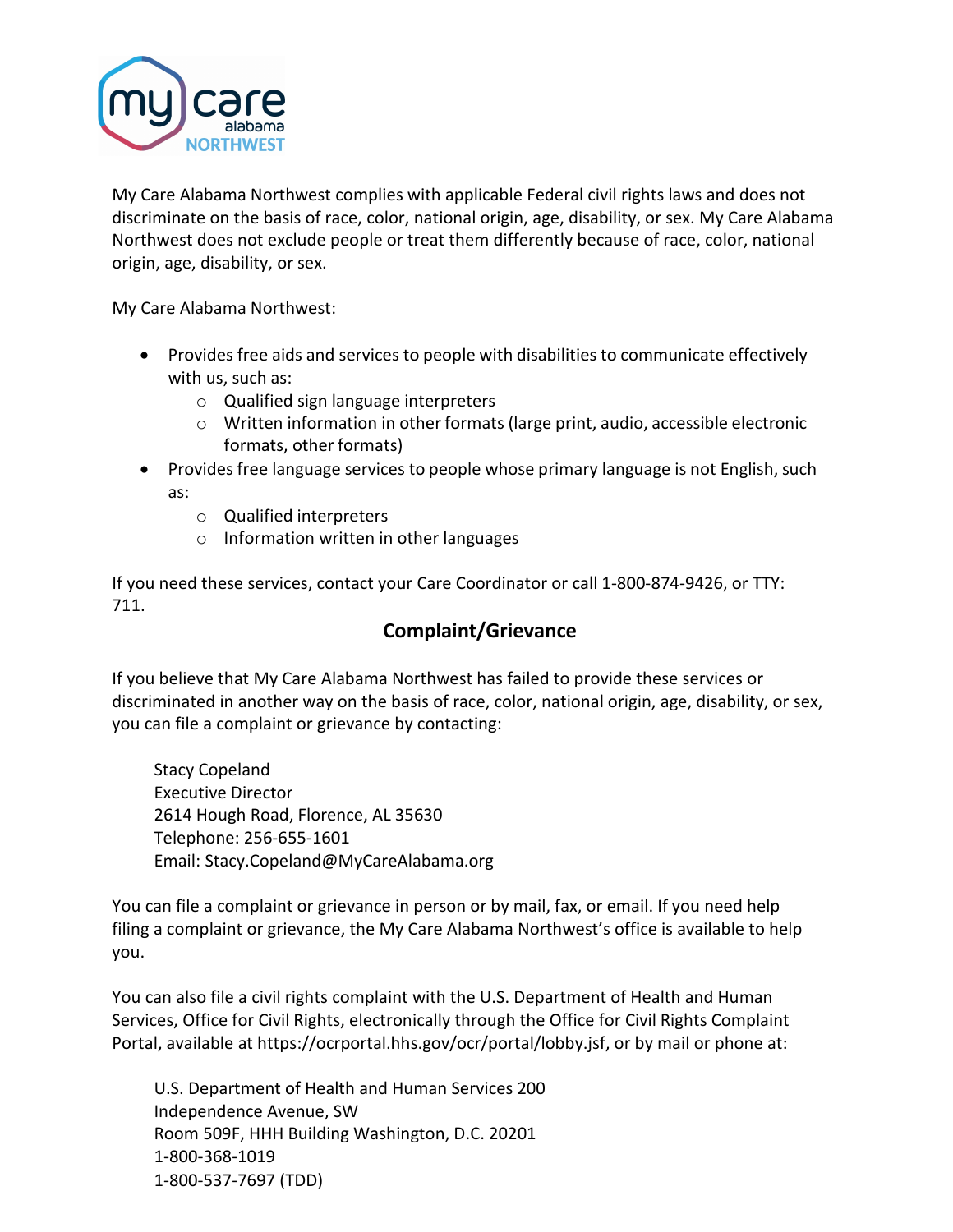

Complaint forms are available at [http://www.hhs.gov/ocr/office/file/index.html.](http://www.hhs.gov/ocr/office/file/index.html)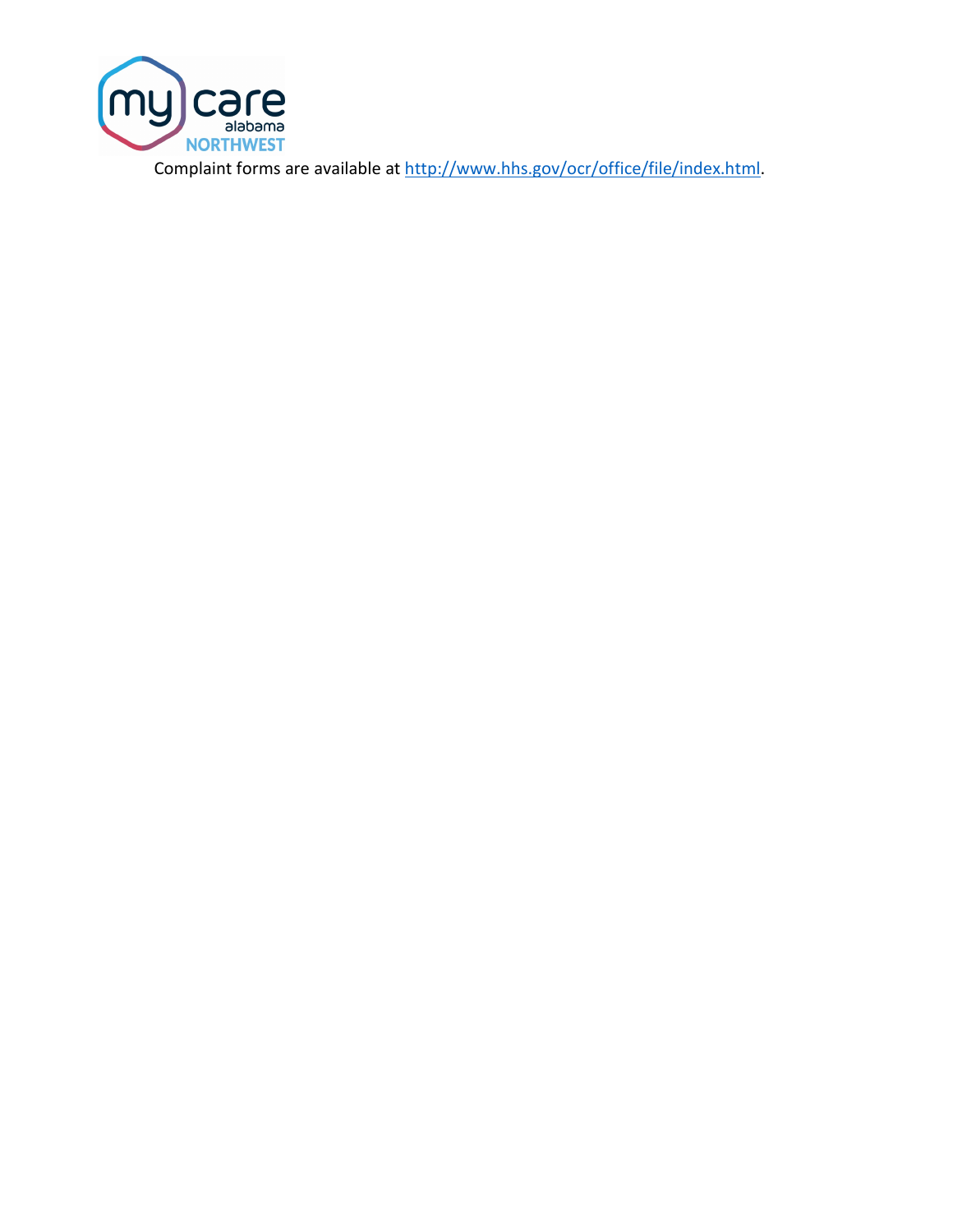

# **Language Assistance**

ATTENTION: Language assistance services are available to you free of charge. Toll Free: 1-800- 874-9426 and TTY: 711.

**English - LARGE PRINT**

# ATTENTION: Language assistance services are available to you free of charge. Toll Free: 1-800-874-9426 and TTY: 711.

#### **Spanish - Español**

ATENCIÓN: si habla español, tiene a su disposición servicios gratuitos de asistencia lingüística. Llame al Toll Free: 1-800-874-9426 and TTY: 711.

#### **Chinese** 中文

注意:如果您使用繁體中文,您可以免費獲得語言援助服務。請致電 (Toll Free: 1-800- 874-9426 and TTY: 711

### **Korean 한국어**

주의: 한국어를 사용하시는 경우, 언어 지원 서비스를 무료로 이용하실 수 있습니다. 注意:如果您使用繁體中文,您可以免費獲得語言援助服務。請致電Toll Free: 1-800-874-9426 and TTY: 711。 번으로 전화해주십시오.

#### **Tiếng Việt (Vietnamese)**

CHÚ Ý: Nếu bạn nói Tiếng Việt, có các dịch vụ hỗ trợ ngôn ngữ miễn phí dành cho bạn. Gọi số Toll Free: 1-800-874-9426 and TTY: 711

#### **(Arabic)**

-874 (800) مقرب لصتا .ناجملاب كل رفاوتت ة��غللا ةدعاسملا تامدخ نإف ،ةغللا ركذا ثدحتت تنكاذإ :ةظوحلم 771 (رقم هاتف الصم والبكم: .9426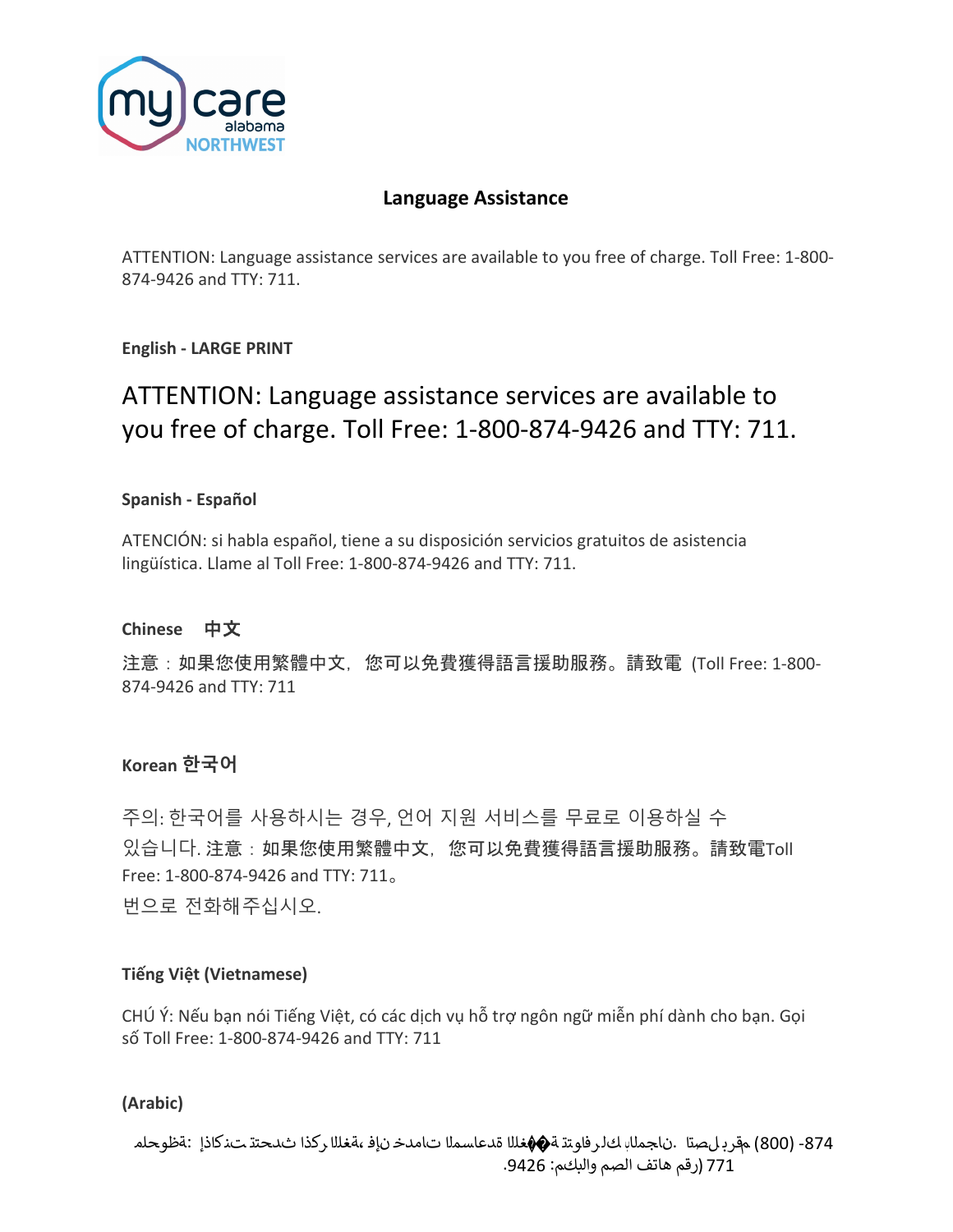

#### **Deutsch (German)**

ACHTUNG: Wenn Sie Deutsch sprechen, stehen Ihnen kostenlos sprachliche Hilfsdienstleistungen zur Verfügung. Rufnummer: 1-800-874-9426 and TTY: 711.

#### **French**

ATTENTION : Si vous parlez français, des services d'aide linguistique vous sont proposés gratuitement. Appelez le 1-800-874-9426 and TTY: 711.

#### **Gujarati**

**�ચન◌ા**: **જ◌ો તમ◌ે�જર◌ાત◌ી બોલત◌ા હ◌ો**, **ત◌ો િ◌ન**:**�લ◌્ક ભ◌ાષ◌ા સહ◌ાય સ◌ેવ◌ાઓ તમ◌ાર◌ા મ◌ાટ�ઉપલબ્ધ છ◌ે**.

**ફોન કરો** 1-800-874-9426 and TTY: 711.

#### **Tagalog**

PAUNAWA: Kung nagsasalita ka ng Tagalog, maaari kang gumamit ng mga serbisyo ng tulong sa wika nang walang bayad. Tumawag sa 1-800-874-9426 and TTY: 711.

**Hindi**

# **ध्य◌ान <sup>द</sup>�**: **य�<sup>द</sup> आप �ह◌ंद�ब◌ोलत◌ेह� त◌ो आपक◌े�लए म◌ुफ्त <sup>म</sup>� भ◌ाष◌ा सह◌ायत◌ा स◌ेव◌ाएं उपलब्धह�।** (1-800-874-9426 and TTY: 711.**पर कॉल कर�।**

**Lao**

ໂປດຊາບ: ຖ້ າວ່ າ ທ່ ານເວ າພາສາ ລາວ, ການໍບິລການຊ່ ວຍເຫືຼ ອດ້ ານພາສາ, **ີຄືເສັ**ຽ ຄ່ າ, ແມ່ ນີມພ້ ອມໃຫ້ ທ່ ານ. ໂທຣ 1-800-874-9426 and TTY: 711.

#### **Russian**

ВНИМАНИЕ: Если вы говорите на русском языке, то вам доступны бесплатные услуги перевода. Звоните 1-800-874-9426 (телетайп: 711.